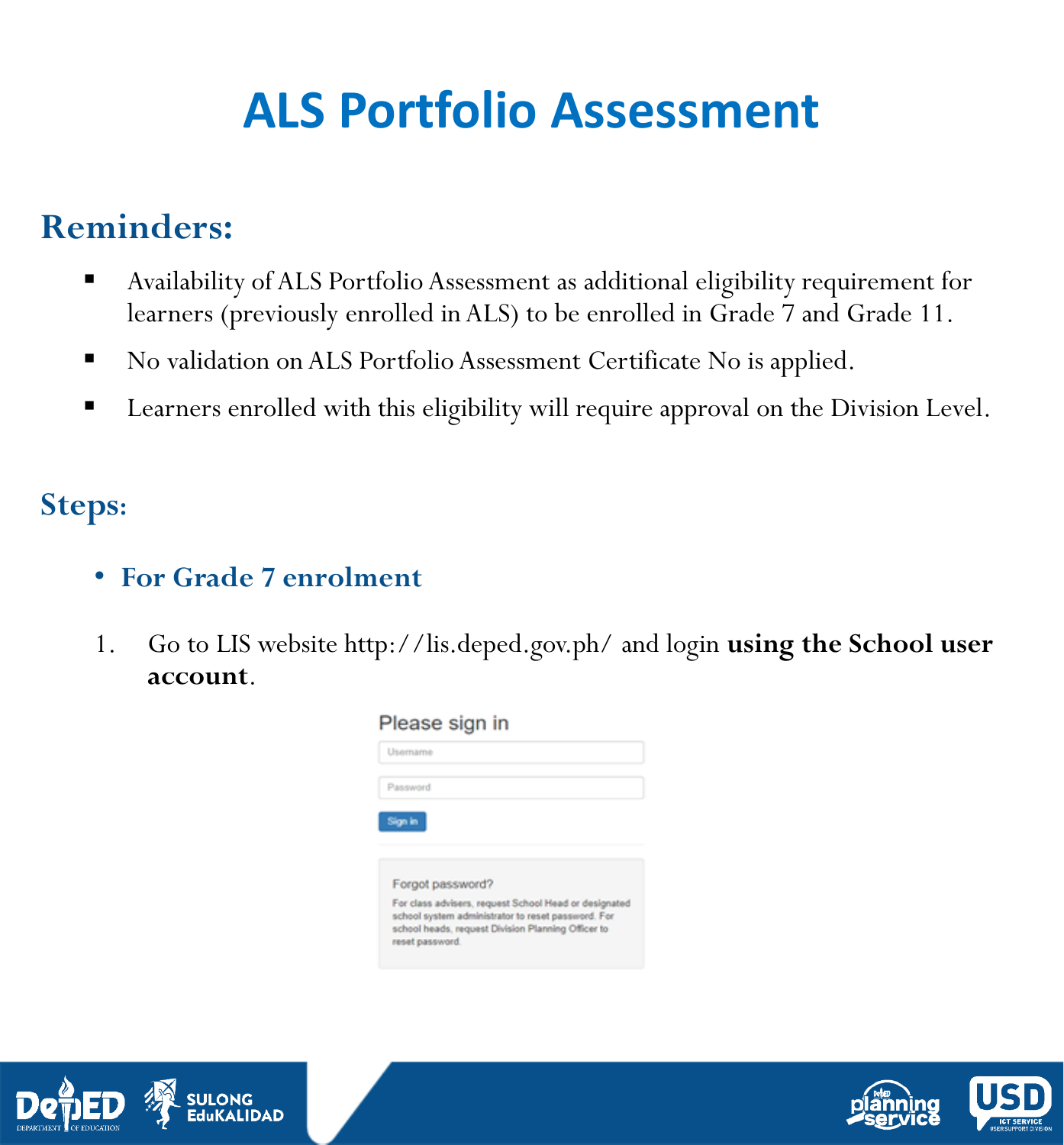2. Once logged-in, click the Learner Information System link.



- 3. Follow the same process in enrolling learners (who are previously enrolled in ALS) in Grade 7.
- 4. Under **Reason** dropdown, select **From ALS** option.





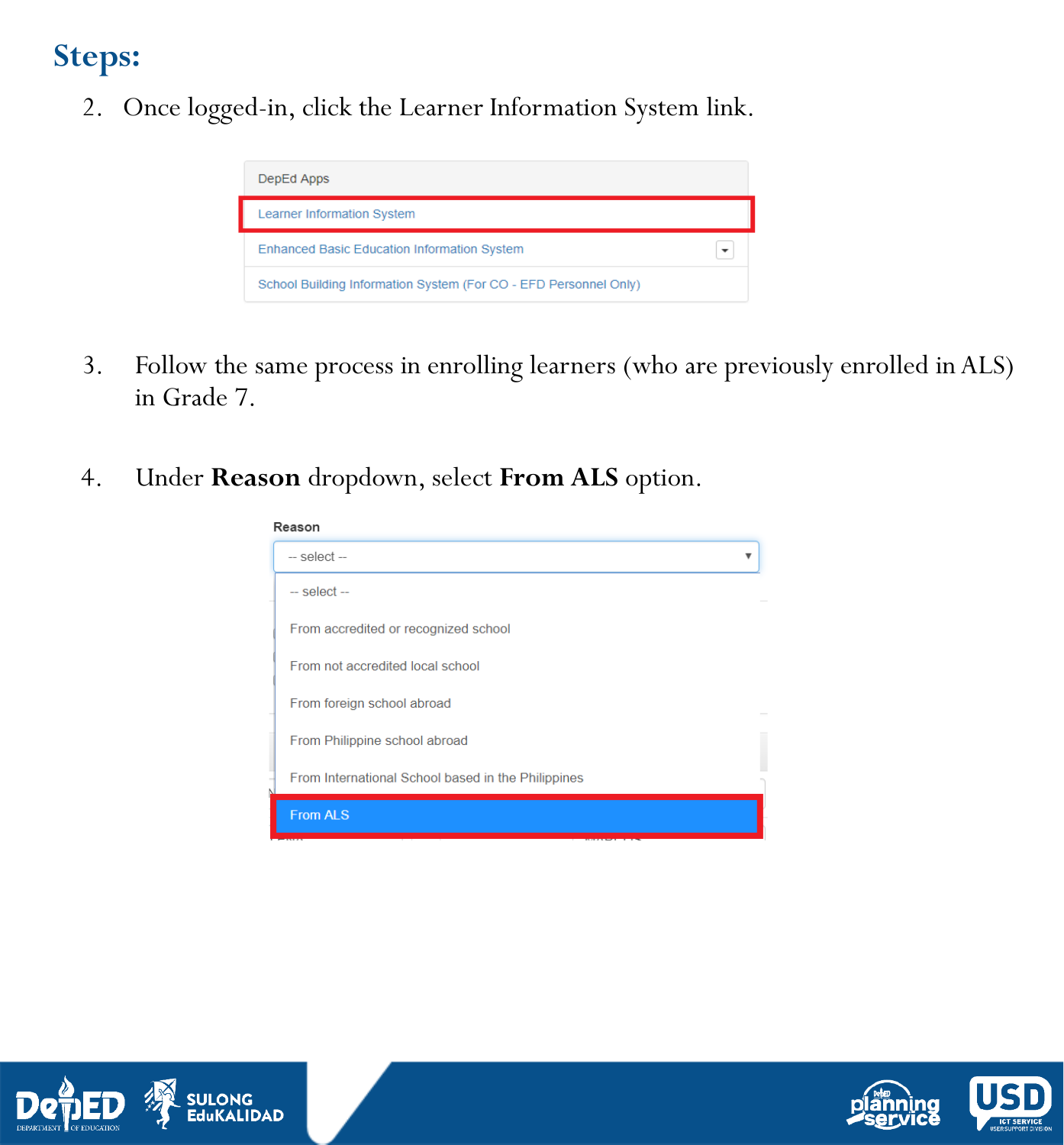**5.** Under **Certification/Accreditation/Equivalency Exam** dropdown, select **Presentation Portfolio Assessment Passer – Elementary** option.

| Reason                                                       |  |  |  |  |  |  |  |  |
|--------------------------------------------------------------|--|--|--|--|--|--|--|--|
| From ALS                                                     |  |  |  |  |  |  |  |  |
| Certification / Accreditation / Equivalency Exam             |  |  |  |  |  |  |  |  |
| $-$ select $-$                                               |  |  |  |  |  |  |  |  |
| $-$ select $-$                                               |  |  |  |  |  |  |  |  |
| <b>PEPT</b>                                                  |  |  |  |  |  |  |  |  |
| <b>PVT</b>                                                   |  |  |  |  |  |  |  |  |
| <b>A&amp;E Elementary</b>                                    |  |  |  |  |  |  |  |  |
| <b>Presentation Portfolio Assessment Passer - Elementary</b> |  |  |  |  |  |  |  |  |

#### 6. Input **ALS Portfolio Assessment Certificate No**.







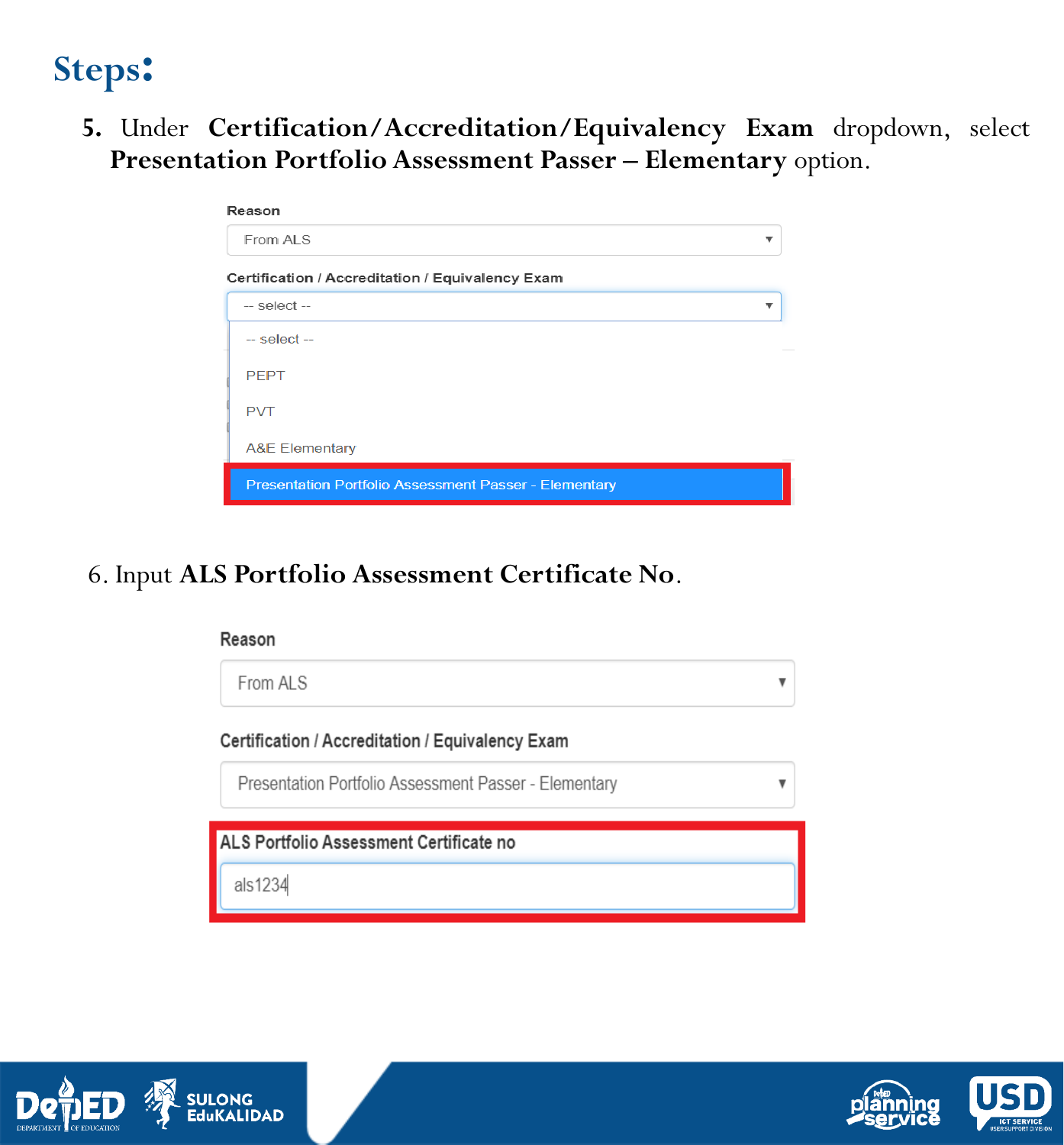7. Update/fill out other data information (if necessary). Then click the **Enrol** button.

A notification message will be displayed once learner is successfully enrolled.

Learner enrolment saved and is subject for approval.

The enrollment record of the learner will then be tagged as pending enrollment and subject for approval in the Division Level.





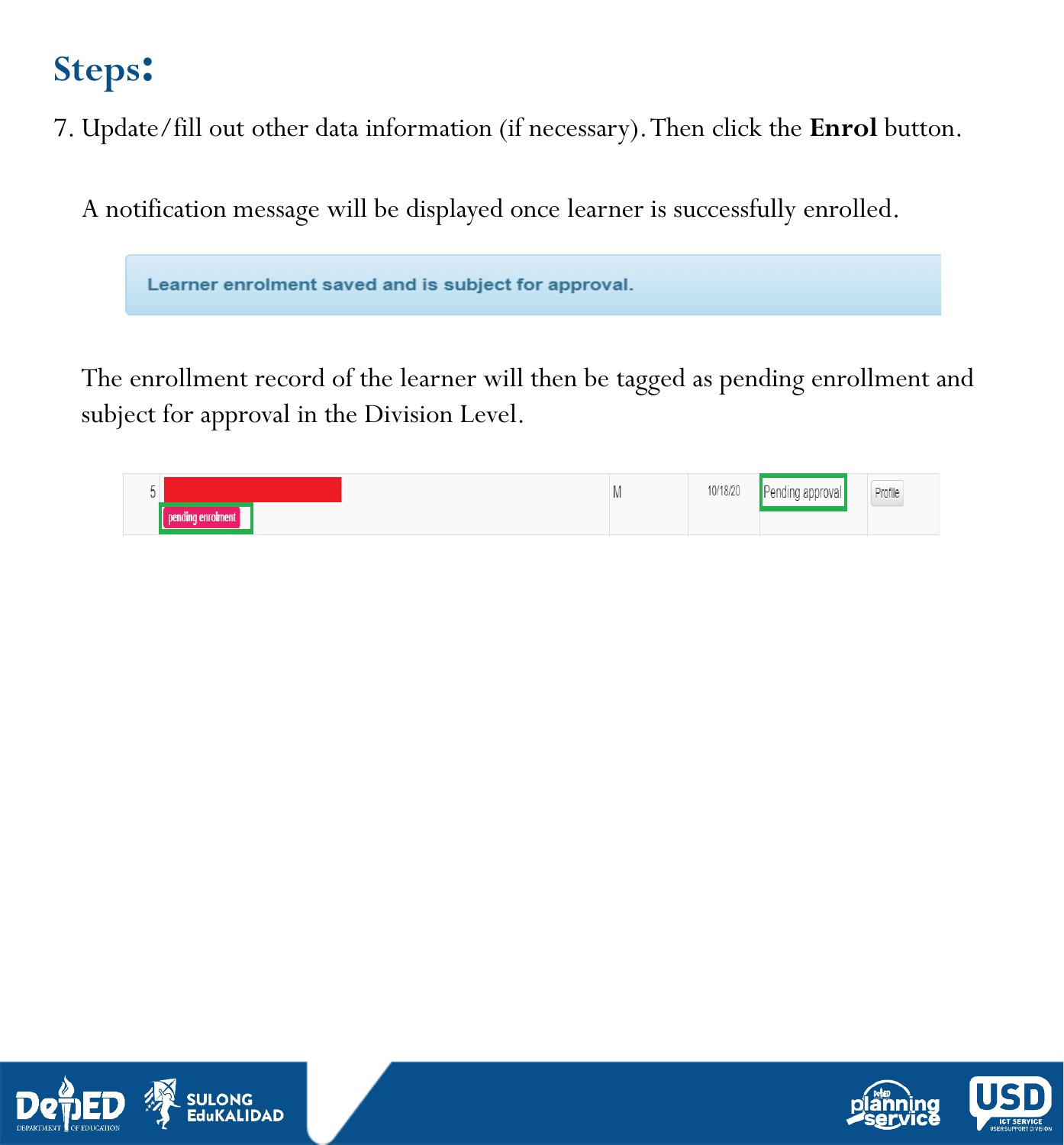#### • **For Grade 11 enrollment**

- 1. Follow the same process in enrolling learners (who are previously enrolled in ALS) in Grade 11.
- 2.Under **Select enrolment eligibility**, click **Presentation Portfolio Assessment Passer – Junior High School Level** option, then click **Continue** button.

| Step 2: Regular Grade 11 Grade 10, A&E Passer, School Abroad, Balik-Aral, PEPT/PVT Passer<br>Step 3: Date of official enrolment 08/12/2020 |  |  |  |  |  |  |  |
|--------------------------------------------------------------------------------------------------------------------------------------------|--|--|--|--|--|--|--|
| Select enrolment eligibility.                                                                                                              |  |  |  |  |  |  |  |
| Grade 10 from Local Accredited or Recognized School                                                                                        |  |  |  |  |  |  |  |
| Balik-Aral from Local Accredited or Recognized School                                                                                      |  |  |  |  |  |  |  |
| <b>EPT Passer from Local Accredited or Recognized School</b>                                                                               |  |  |  |  |  |  |  |
| A&E Secondary Passer                                                                                                                       |  |  |  |  |  |  |  |
| A&E Secondary with pending release of A&E result                                                                                           |  |  |  |  |  |  |  |
| ● From Foreign School Abroad                                                                                                               |  |  |  |  |  |  |  |
| <b>EXECUTE:</b> PEPT/PVT Passer from not accredited local school                                                                           |  |  |  |  |  |  |  |
| Grade 10 Balik-Aral from Philippine School Abroad                                                                                          |  |  |  |  |  |  |  |
| Grade 10 SY 2019 - 2020 from Philippine School Abroad                                                                                      |  |  |  |  |  |  |  |
| <b>EPT Passer from Philippine School Abroad</b>                                                                                            |  |  |  |  |  |  |  |
| ◯ From International School based in the Philippines                                                                                       |  |  |  |  |  |  |  |
| O Presentation Portfolio Assessment Passer - Junior High School Level                                                                      |  |  |  |  |  |  |  |
| Continue                                                                                                                                   |  |  |  |  |  |  |  |



.<br>DAD